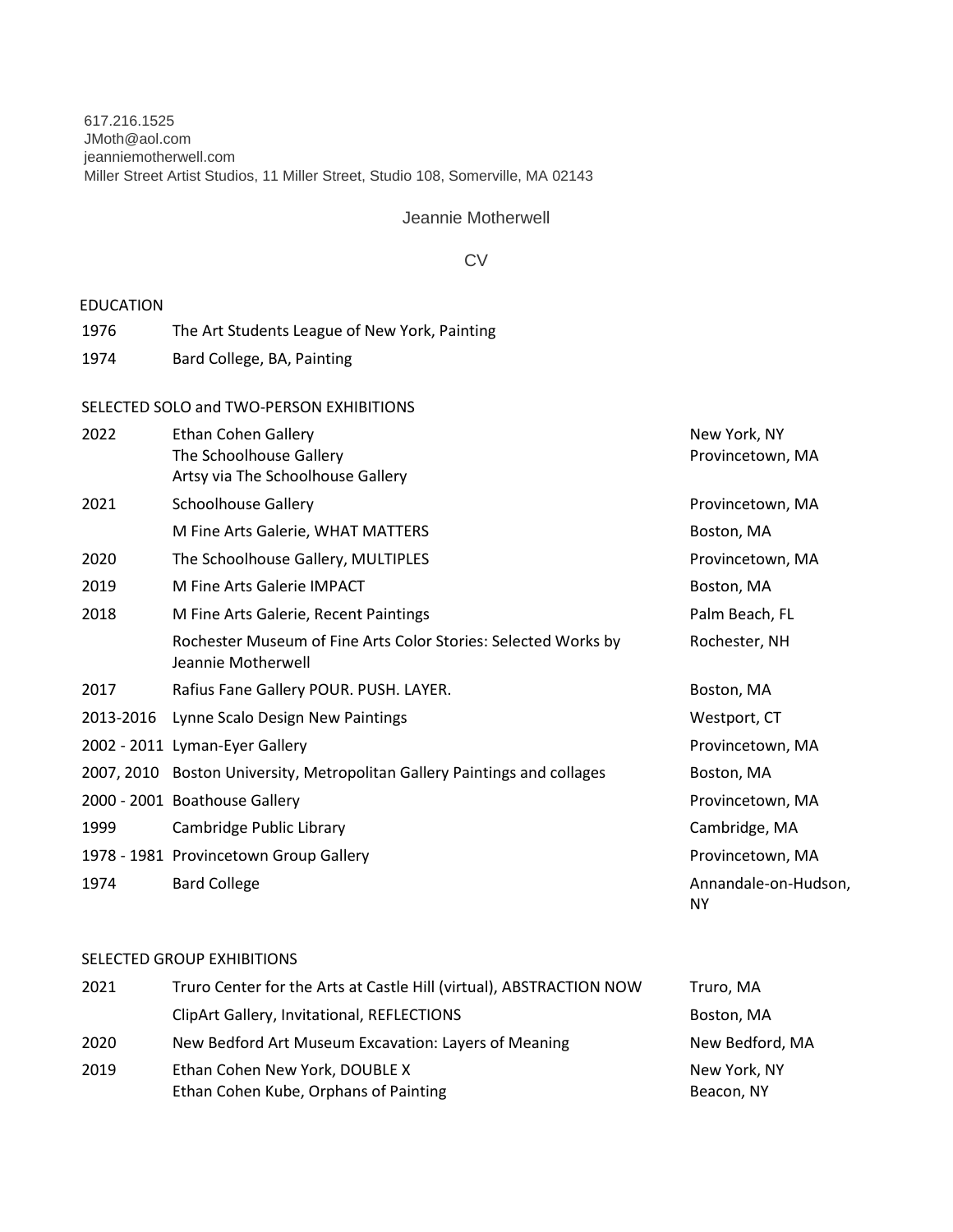|                         | The Bridgehampton Museum, Market Art + Design<br>M Fine Arts, Galerie Winter Collective                          | Bridgehampton, NY<br>Palm Beach, FL |
|-------------------------|------------------------------------------------------------------------------------------------------------------|-------------------------------------|
|                         | M Fine Arts Galerie, Winter Collective                                                                           | Boston, MA                          |
| 2018                    | <b>Cambridge Art Association, Viewpoints</b>                                                                     | Charlestown MA                      |
|                         | AMP Gallery, Limitless                                                                                           | Provincetown, MA                    |
| 2017                    | Liquid Art House                                                                                                 | Boston, MA                          |
|                         | Galatea Fine Art The NEW ENGLAND COLLECTIVE VIII                                                                 | Boston, MA                          |
| 2016                    | Miami Beach Convention Center Art Basel Art Week 2016                                                            | Miami Beach, FL                     |
|                         | <b>AMP Gallery Sanctioned Spaces</b>                                                                             | Provincetown, MA                    |
|                         | Cambridge Art Association, 15th National Prize Show Recital                                                      | Cambridge, MA                       |
|                         | Atlantic Works Gallery Boston Biennial 3                                                                         | Boston, MA                          |
| 2015                    | <b>Brickbottom Gallery DREAM WEAVERS</b>                                                                         | Somerville, MA                      |
|                         | ArcWorks Gallery Artsy Autumn                                                                                    | Peabody, MA                         |
| 2014                    | Atlantic Works Gallery Boston Biennial 3                                                                         | Boston, MA                          |
|                         | 2014, 2015 Somerville Museum Artists' Choice                                                                     | Somerville, MA                      |
| 2013                    | <b>Brickbottom Gallery Chain Reaction</b>                                                                        | Somerville, MA                      |
|                         | 2004 - 2012 Lyman-Eyer Gallery                                                                                   | Provincetown, MA                    |
|                         | Acme Fine Art Provincetown Views                                                                                 | Boston, MA                          |
| 2010                    | Fay Chandler Gallery 10th Annual Small Works                                                                     | Cambridge, MA                       |
|                         | Cambridge Arts Council Gallery Cambridge Open Studios Salon Preview<br>Exhibition                                | Cambridge, MA                       |
| 2009                    | Provincetown Art Association and Museum (PAAM) Generations<br>Exhibition                                         | Provincetown, MA                    |
|                         | 2001 - 2009 Maud Morgan Visual Arts Center, Sacramento St. Gallery Small Works                                   | Cambridge, MA                       |
| 2005                    | Newton Free Library Rock, Paper, Scissors                                                                        | Newton, MA                          |
| 2003                    | Monroe Center for the Arts Landscapes                                                                            | Lexington, MA                       |
|                         | Art of July 10th Annual                                                                                          | Boston, MA                          |
|                         | Boston State House Exhibition Invitational: Travel                                                               | Boston, MA                          |
|                         | Color Stories, Inc. Competitive Exhibition                                                                       | Boston, MA                          |
| 2002, 2003              | <b>Stebbins Gallery</b>                                                                                          | Cambridge, MA                       |
| 2002                    | New England School of Art & Design at Suffolk University Special 9/11<br><b>Exhibition and Event</b>             | Boston, MA                          |
|                         | TransCultural Coaster Project Destination: The World featuring 100<br>Artists Plus (Curated by Charles Giuliani) | Boston, MA                          |
|                         | Lynn Arts Possibilities 2nd Annual Mixed Media                                                                   | Lynn, MA                            |
|                         | New England School of Art Digital City: New Squirts for Now People                                               | Boston, MA                          |
|                         | 1999 - 2001 Provincetown Art Association & Museum (PAAM)                                                         | Provincetown, MA                    |
| Jeannie Motherwell - CV |                                                                                                                  | page 2                              |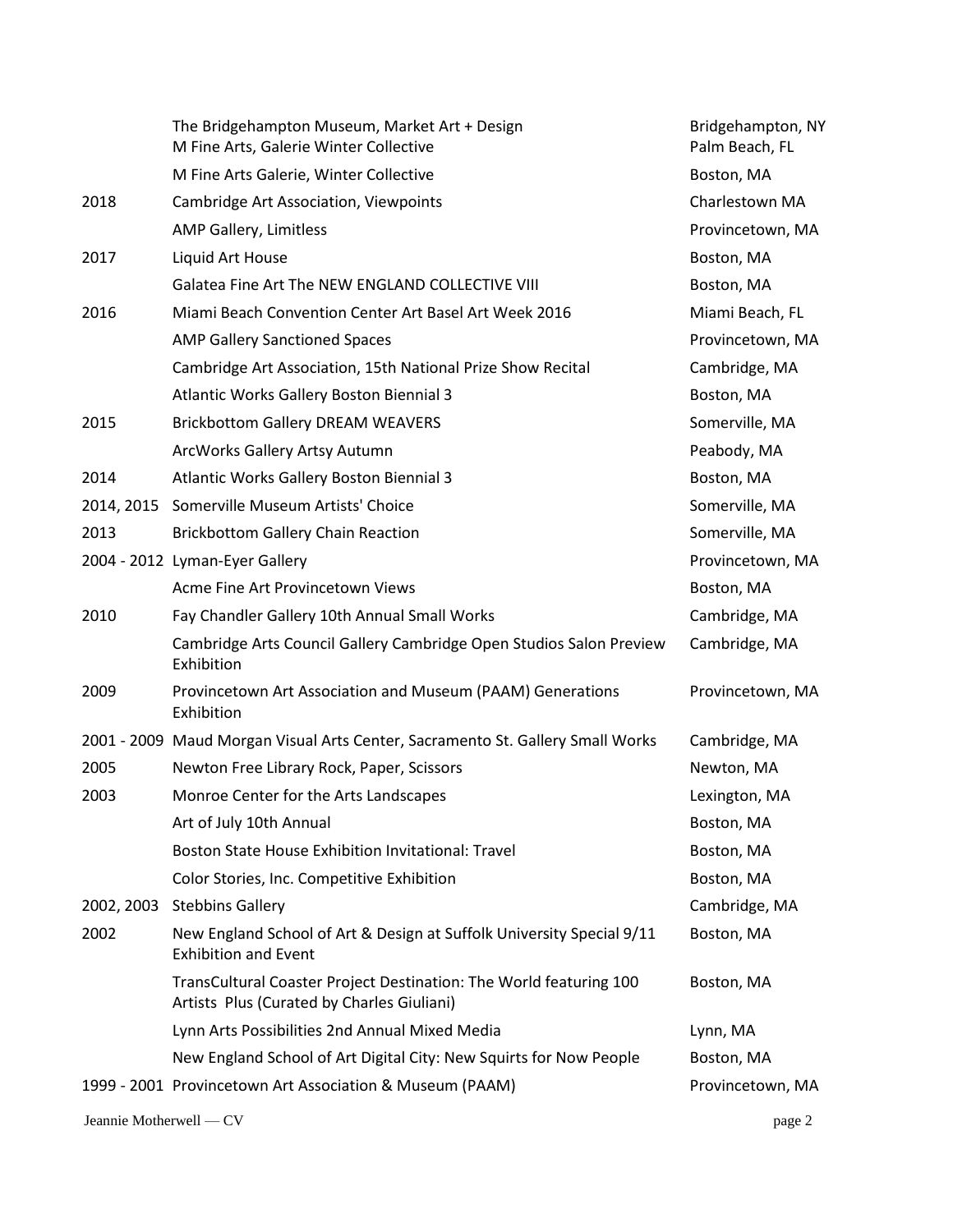2000 Gallery 57 Cambridge Arts Council Cambridge, MA

1998 - 1999 DNA Gallery Provincetown, MA

#### SELECTED PUBLICATIONS

- 2020 San Francisco Peace and Hope "Light the Sky" a video exhibit by Lamorinda Arts Council. Highlights Jeannie Motherwell and the poet and artist contributors in the book.
- 2019 JEANNIE MOTHERWELL, essay by Ann Landi, Contributing Editor ARTnews, founder of Vasari21.com, M Fine Arts Galerie, (catalog for solo exhibition, IMPACT)

[Jeannie Motherwell in South Florida,](http://inspicio.fiu.edu/uncategorized/jeannie-motherwell/) by Raymond Elman, Inspicio, January 2019

2018 [The Motherhood Report,](https://vasari21.com/the-motherhood-report/) by Ann Landi, Vasari21.com, December 3, 2018

[Jeannie Motherwell's cosmic vistas](http://provincetown.wickedlocal.com/entertainment/20180726/jeannie-motherwells-cosmic-vistas), by Susan Rand Brown, Provincetown Banner, July 26, 2018

[Jeannie Motherwell, Under the Radar,](https://vasari21.com/jeannie-motherwell) by Ann Landi Vasari21.com, July 22, 2018

Jeannie Motherwell — Chance favors the ready mind, by Christopher Busa, Provincetown Arts Magazine, 2018

Limitless Motherwell: Amp'd Up Vibe In Provincetown, by Suzanne Volmer, Artscope, July/August 2018

THE GIFT IN OUR VOICES — Interview with Jeannie Motherwell, interviewer: Kit Kennedy, San Francisco Peace and Hope

Space for Art — Making a cosmic impression, by Nicole Stott, ROOM - The Space Journal, Summer 2018

Art & Life with Jeannie Motherwell, BostonVoyager, April 10, 2018

2017 Jeannie Motherwell: Her Art Stands by Itself, by Dirk Vanduffel, Artdependence Magazine, Belgium, October, 2017

> Jeannie Motherwell's paintings revel in abstraction, by Cate McQuaid, Boston Globe, October 13, 2017

[Jeannie Motherwell: Pour. Push. Layer. at Rafius Fane Gallery,](https://artscopemagazine.com/2017/09/jeannie-motherwell-pour-push-layer-at-radius-fane-gallery/) by James Foritano, Artscope, September/October, 2017

[SOWA FALL PREVIEW: CHANGES IN THE AIR,](https://artscopemagazine.com/2017/09/sowa-fall-preview-changes-in-the-air/) by Suzanne Volmer, Artscope, September/October, 2017

[POUR. PUSH. LAYER.,](https://jeanniemotherwell.com/pour-push-layer-art-new-england-sept-2017-vol-38-issue-5) by Susan Rand Brown, Art New England, Vol. 38, Issue 5, September - October, 2017

[Jeannie Motherwell at her SoWa Boston Exhibit in the Rafius Fane Gallery,](https://artscopemagazine.com/2017/09/jeannie-motherwell-pour-push-layer-at-radius-fane-gallery/) video interview by Artscope magazine's Suzanne Volmer, September, 2017

2016 Boston Based Artist Jeannie Motherwell Draws Structures From Uncertainty, THE SILO, November 28, 2016

[Jeannie Motherwell,](http://museumofnonvisibleart.com/interviews/jeannie-motherwell/) Interview from Yale University Radio WYBCX, November 16, 2016

Jeannie Motherwell's Provincetown work is haunted by the Patricia Marie, Provincetown Banner, Vol. 22, Number 26, October 13, 2016

2016 Dancing with a creative partner gently leading me into moves I have not yet experienced. Jeannie [Motherwell,](http://www.sfpeaceandhope.com/issue5/jminterview2016.html) interviewer: Kit Kennedy, San Francisco Peace and Hope, Issue 5

Jeannie Motherwell — CV page 3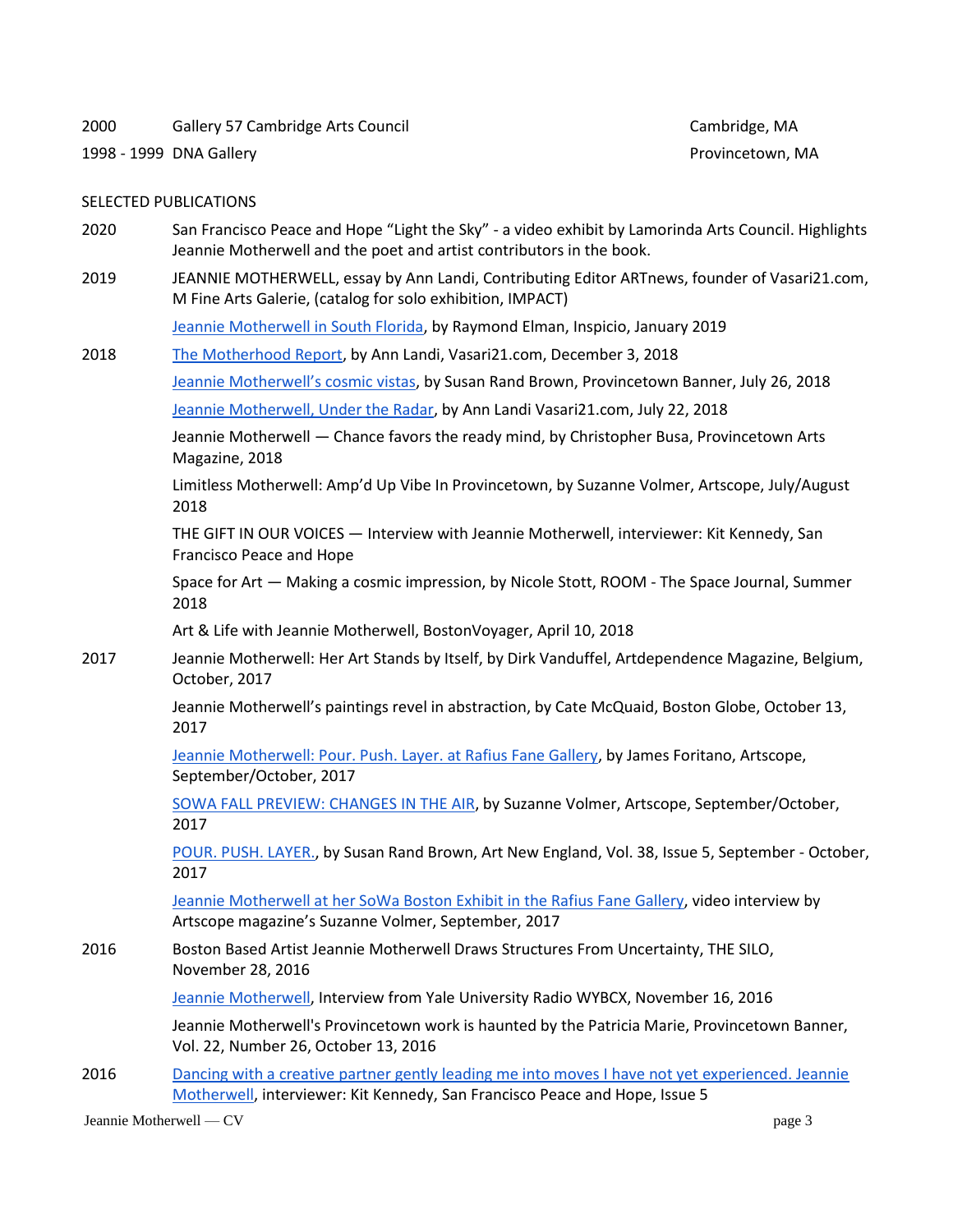|      | Sanctioned Spaces, by Jeannie Motherwell, Vasari21.com, April 5, 2016                                                                                                                 |
|------|---------------------------------------------------------------------------------------------------------------------------------------------------------------------------------------|
| 2015 | Tide No. 2, Home page of San Francisco Peace and Hope                                                                                                                                 |
| 2014 | Ebbing, Masthead/cover of Art Connection, Fall/Winter, 2014                                                                                                                           |
|      | San Francisco Peace and Hope The Book, wrap around book jacket featuring Tide 2                                                                                                       |
|      | One Thing and One Thing Only - To Paint, interviewer: Kit Kennedy, San Francisco Peace and Hope,<br>Issue 4                                                                           |
|      | Night Rhythms, San Francisco Peace and Hope, Issue 4, Chapter 1                                                                                                                       |
|      | Elementary and Circle of Life, Avenue, April, 2014                                                                                                                                    |
| 2013 | Dance, Hamptons Cottages and Gardens, July 15, 2013                                                                                                                                   |
|      | 'Never Give Up the Joy and Awe of Exploration,' An interview with painter Jeannie Motherwell,<br>interviewer: Kit Kennedy, San Francisco Peace and Hope, Issue 3                      |
|      | River Run, San Francisco Peace and Hope, Issue 2, Chapter 2                                                                                                                           |
| 2012 | Patricia Marie: Abyss, San Francisco Peace and Hope, Spring / Fall Issues, 2012                                                                                                       |
|      | Robert Motherwell, Helen Frankenthaler and Cape Cod Influence the Works of Jeannie Motherwell,<br>by Jeannie Motherwell, Journal of the Print World, Vol. 35, Number 1, January, 2012 |
| 2011 | Dune with Dreams, Good Samaritan Medical Center, Emergency Department, audio guide                                                                                                    |
|      | Jeannie Motherwell: New Work, by Jim Foritano, Artscope Magazine, July/August, 2011                                                                                                   |
|      | Patricia Marie: Abyss San Francisco Peace and Hope, Issue 1, Chapter 1 and Elegy 911: An American<br>Tragedy, Collage Chapter 5                                                       |
|      | Jeannie Motherwell - Paintings and Collages: 2004 - 2010, Boston University Metropolitan College,<br><b>Winter, 2011</b>                                                              |
| 2009 | The Provincetown Roots of Jeannie Motherwell, Provincetown Magazine, Vol. 32, Issue 15, July 23,<br>2009                                                                              |
| 2008 | Capsule Previews, artscope, New England's Culture Magazine, November/December, 2008                                                                                                   |
|      | Studio Show Recollections/Robert Motherwell, by Jeannie Motherwell, Provincetown Arts<br>Magazine, Vol. 23, annual issue, 2008/2009                                                   |
|      | Robert and Jeannie Motherwell, Provincetown Art Guide                                                                                                                                 |
| 2007 | Year In Review 2007, by Sue Harrison, Provincetown Banner, Vol. 13, Number 34, December 27,<br>2007                                                                                   |
|      | Administrator by Day, Artist by Night, by Rebecca McNamara, BU Today, August 8, 2007                                                                                                  |
|      | Jeannie Motherwell Unlocks the Ghost of the Patricia Marie, by Susan Rand Brown, Provincetown<br>Banner                                                                               |
|      | Patricia Marie, Provincetown Magazine, Vol. 30, Issue 17                                                                                                                              |
|      | Artists: Art Talk, Provincetown Arts Magazine, Vol. 19, annual issue, 2007-2008                                                                                                       |
|      | On display at the MET Gallery, Boston University Metropolitan College, commencement 2007                                                                                              |
| 2006 | Jeannie Motherwell & Friends @ Lyman-Eyer, Provincetown Magazine, Vol. 29, Issue 21, August 31,<br>2006                                                                               |
|      | Making a Bid, Boston Globe 'Sidekick'                                                                                                                                                 |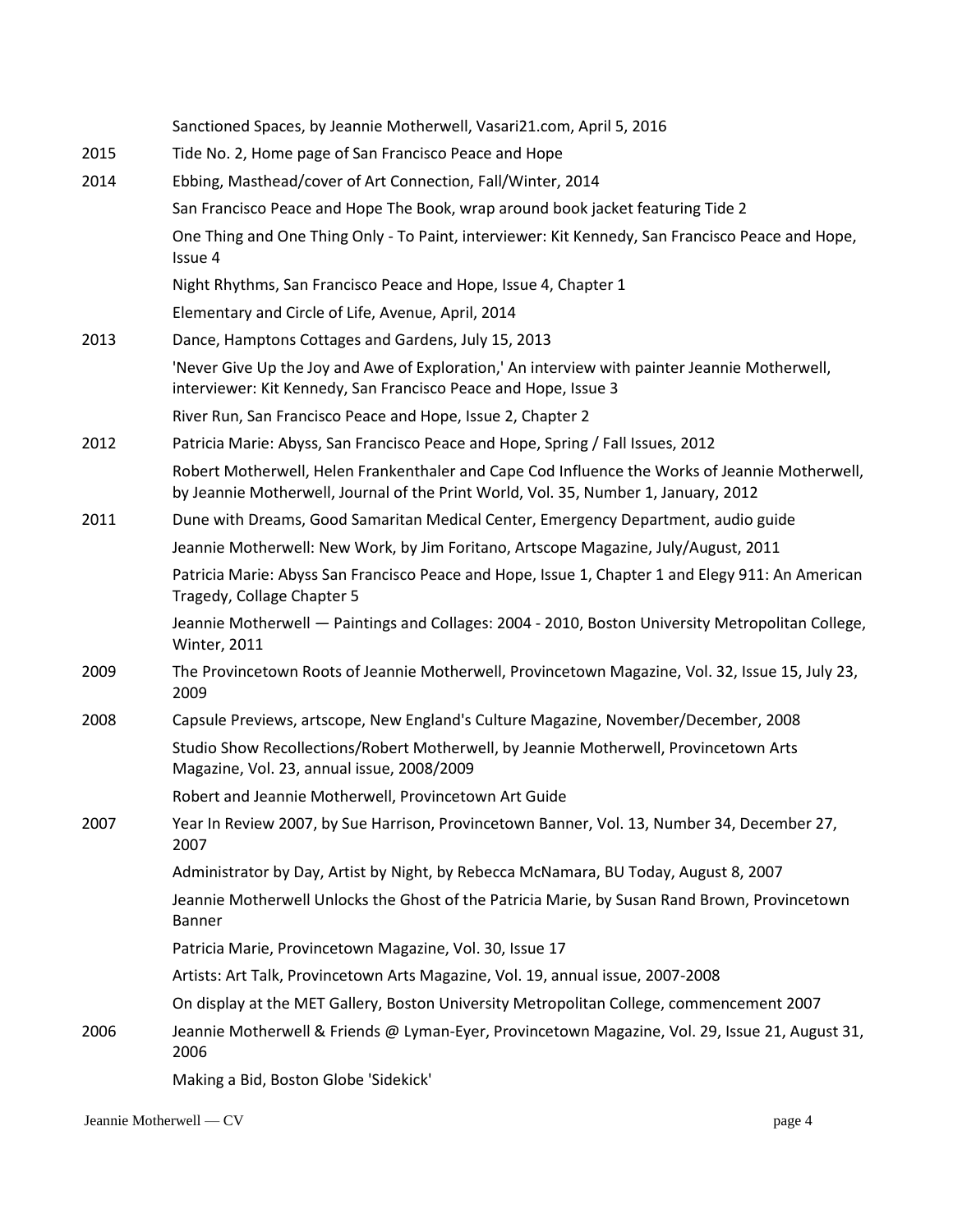| 2005 | Sea Change, American Airlines 'American Way,' December 1, 2005                                                                                                           |
|------|--------------------------------------------------------------------------------------------------------------------------------------------------------------------------|
|      | Around P'town, Provincetown Banner and Advocate, July 30, 2005                                                                                                           |
|      | Open Studios: Art in Context, by Kristin Lambert, artsMEDIA Magazine, May/June, 2005                                                                                     |
|      | Artists: Art Talk, Provincetown Arts Magazine, Vol. 18, annual issue, 2004/2005                                                                                          |
|      | Faculty artwork, Boston University Metropolitan College, Winter 2005                                                                                                     |
|      | Weld, Click, Rip: Three North Cambridge Artists join forces for an exhibit, by Chris Helms,<br>Cambridge Chronicle                                                       |
| 2004 | The Seen and the Unseen, Jeannie Motherwell and Deborah Barlow Show New Work, by Brenner<br>Thomas, Editor, Provincetown Magazine, Vol. 27, Issue 12, June 24 - 30, 2004 |
|      | On Display: Jeannie Motherwell Works on Paper, Life In Provincetown, Vol. 3, Issue 9, June 24, 2004                                                                      |
| 2002 | Finding the Light: Artist's Statements, by Stuard Derrick, Provincetown Magazine, Vol. 25, Issue 25<br>(September 19-25, 2002)                                           |
|      | A Sense of Place: An Anthology of Cape Women Writers, by Gillian Drake, published by Shank<br><b>Painter Publishing</b>                                                  |
|      | The Gallery Scene, Cape Arts Review                                                                                                                                      |
|      | Art Talk, Provincetown Arts Magazine                                                                                                                                     |
|      | Portrait of an Artist: Jeannie Motherwell, by Stuard Derrick, Provincetown Magazine Vol. 25, Issue<br>18, August 1-7, 2002                                               |
|      | Open Studios Offers Artists, Public A Chance To Interact, Cambridge Chronicle                                                                                            |
|      | Peek Behind the Painting, by David Ortiz, Cambridge Tab, April 26                                                                                                        |
| 2001 | On Equal Ground: Photographs from an Artist's Community by Norma Holt, Provincetown Art<br><b>Association &amp; Museum (PAAM)</b>                                        |
| 2000 | artsMEDIA Magazine, Summer Issue                                                                                                                                         |
|      | Jeannie Motherwell: Painting Again, by Dan Cooper, P'town Women Magazine                                                                                                 |
| 1999 | Beyond the Windows: A Conversation with Jeannie Motherwell, by Peter Alson, Provincetown Arts<br>Magazine                                                                |
|      | Works in Progress, The Cambridge Tab                                                                                                                                     |
| 1980 | Face of the Artist: Photographs by Norma Holt through Provincetown Art Association & Museum<br>(PAAM) Exhibition, July                                                   |
|      |                                                                                                                                                                          |

# SELECTED RECOGNITIONS

- 2019 Juror, The Biennial Project Biennial, The 2019 Venice Biennale
- 2018 Juror New Hampshire Institute of Art Alumni, Rochester Museum of Fine Art
- 2016 15th National Prize Show Cambridge Art Association, Recital (Juror: Paul C. Ha, Director, MIT List Visual Arts Center)

Visual Arts Artist Fellowship Somerville Arts Council

2015 1st Prize, Artsy Autumn ArcWorks Gallery, Riskful Training (Juror: Erin Becker, Norma Jean Calderwood Director of the Cambridge Art Association)

Jeannie Motherwell — CV page 5